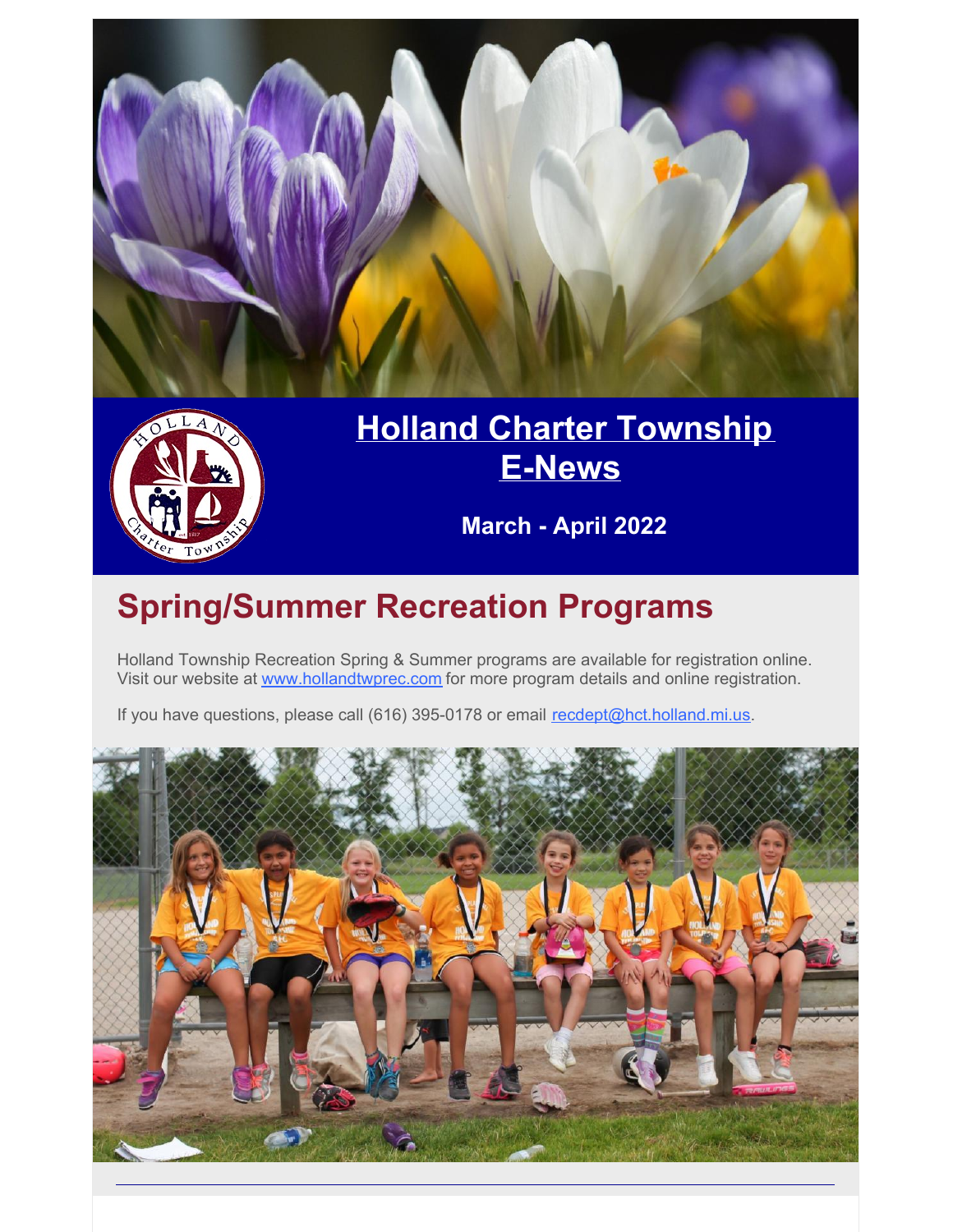### **March & April Township Meetings**

**Board of Trustees (7:00 pm)** March 3 **|** March 17 **|** April 7 **|** April 21

**Planning Commission (6:00 pm)** March 1 **|** April 12

**Zoning Board of Appeals (5:30 pm)** March 22 **|** April 26

For agendas and meeting minutes, click [here](https://www.hct.holland.mi.us/agendas-minutes).

### **Lakewood Boulevard Improvements**

Holland Board of Public Works, Holland Charter Township, and the Ottawa County Road Commission will be completing improvements along Lakewood Boulevard, between Lakeshore Avenue and North River Avenue, during the 2022 construction season.

> • Holland BPW will be installing a new 36-inch water transmission main in Lakewood Boulevard and North River Avenue.

• Holland Township will be

replacing existing water main and storm sewer in Lakewood Boulevard.

- Road Commission will be resurfacing Lakewood Boulevard, between Lakeshore Avenue and 144th (Division) Avenue and between Aniline Avenue and North River Avenue.
- Road Commission will be widening Lakewood Boulevard, between Division Avenue and Aniline Avenue, and installing new curb and gutter and storm sewer.

Updates about the project can be found here: Holland BPW – Lakewood Blvd. Improvements - Prein&Newhof [\(preinnewhof.com\)](https://www.preinnewhof.com/construction_projects/holland-bpw-lakewood-blvd)

### **March Board of Review**

The Taxable Value, Assessed Value, State Equalized Value, Property Classification or Transfer of Ownership may be appealed by filing a protest with the Local Board of Review. Protests are made to the Board of Review by completing a Board of Review Petition Form. A Petition form may be obtained directly from the Township or from the State Tax Commissioner's [website](https://www.michigan.gov/documents/l4035f_2658_7.pdf).

You may also review tax information at the Holland Charter Township Offices (353 N. 120th Ave., Holland, MI 49424) during business hours (Monday - Friday, 8:00 am - 5:00 pm) or call (616) 395-0236.

Should you wish to formally appeal, please be aware that the Board of Review will meet at Holland Charter Township Offices (353 N. 120th Ave., Holland, MI 49424) on the following dates **by appointment only**. Call (616) 395-0236. Non-residents may appeal by letter.

#### **Real Property**

- Monday, March 14, 9:00 am 5:00 pm
- Tuesday, March 16, 3:00 pm 9:00 pm
- Thursday, March 17, 9:00 am 5:00 pm
-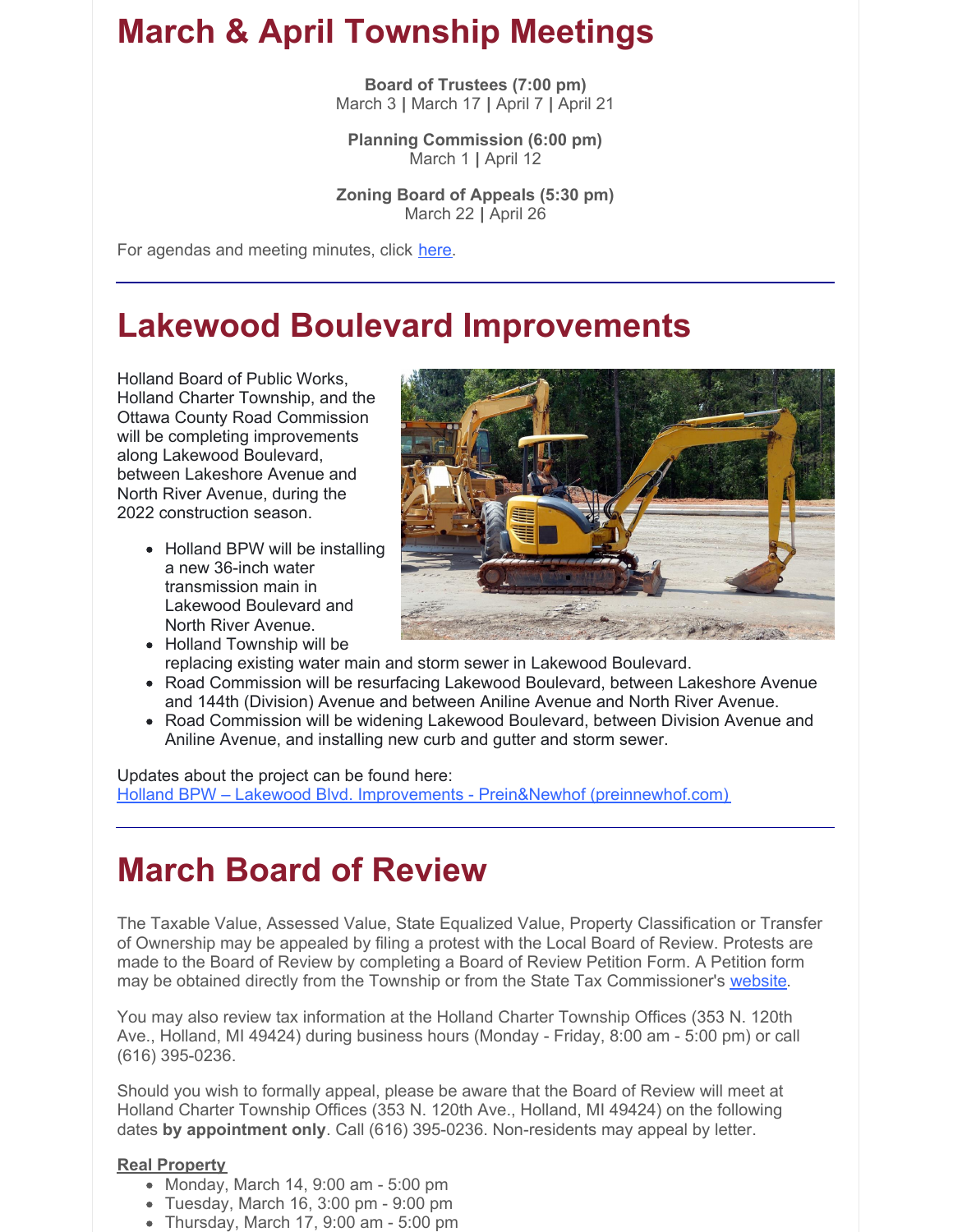#### **Personal Property**

Thursday, March 24, 10:00 am - 12:00 pm

### **Reporting Streetlight Outages**

This tool below, developed by Consumers Energy, is very useful for reporting streetlights that are out. You can also report a problem through one of these websites according to the outage location:

[Zeeland](https://www.zeelandbpw.com/contact/report-a-problem/) Board of Public Works [Holland](https://www.hollandbpw.com/en/streetlight-out) Board of Public Works

#### **Streetlight Out?** Help us keep the streets well lit and safe! If you see a streetlight not working properly, let us know.  $\overline{C}$ 1. Go to ConsumersEnergy.com/outage and click on Streetlight Outage or scan the QR  $\circ$ code to the left 2. Locate the streetlight on the map 3. Tell us the issue Tips to get it fixed quickly: • Choose the exact light that requires attention · Provide additional details to help us to find the light . Come back any time to check the status of the streetlight **Consumers Energy** Count on Us® outage

### **Leaf & Yard Waste Recycling**

#### **Guidelines for Recycling Services:**

- · Materials accepted are grass clippings, leaves, brush, branches, and limbs (up to 12" diameter).
- · Brush must be separated from grass clippings and leaves.
- · No plastic, contaminates, treated lumber or stumps accepted.
- · Customer is responsible for unloading and separating recycling materials.
- · No commercial vehicles for these recycling services.
- · These leaf and yard waste recycling services are open to Holland Charter Township residents without a drop off fee during the dates specified. Proof of residency may be requested.

#### **Location:**

Chips Groundcover, LLC 13057 [Quincy](https://goo.gl/maps/GzuMexp8JEsLTvWk7) Street (West of US-31)

#### **Times/Dates:**

**8:00 am - 5:00 pm**

Friday, April 15 Friday, May 6 Friday, September 16 Friday, October 28 Friday, November 4

#### **9:00 am - 2:00 pm**

Saturday, April 16 Saturday, May 7 Saturday, September 17 Saturday, October 29 Saturday, November 5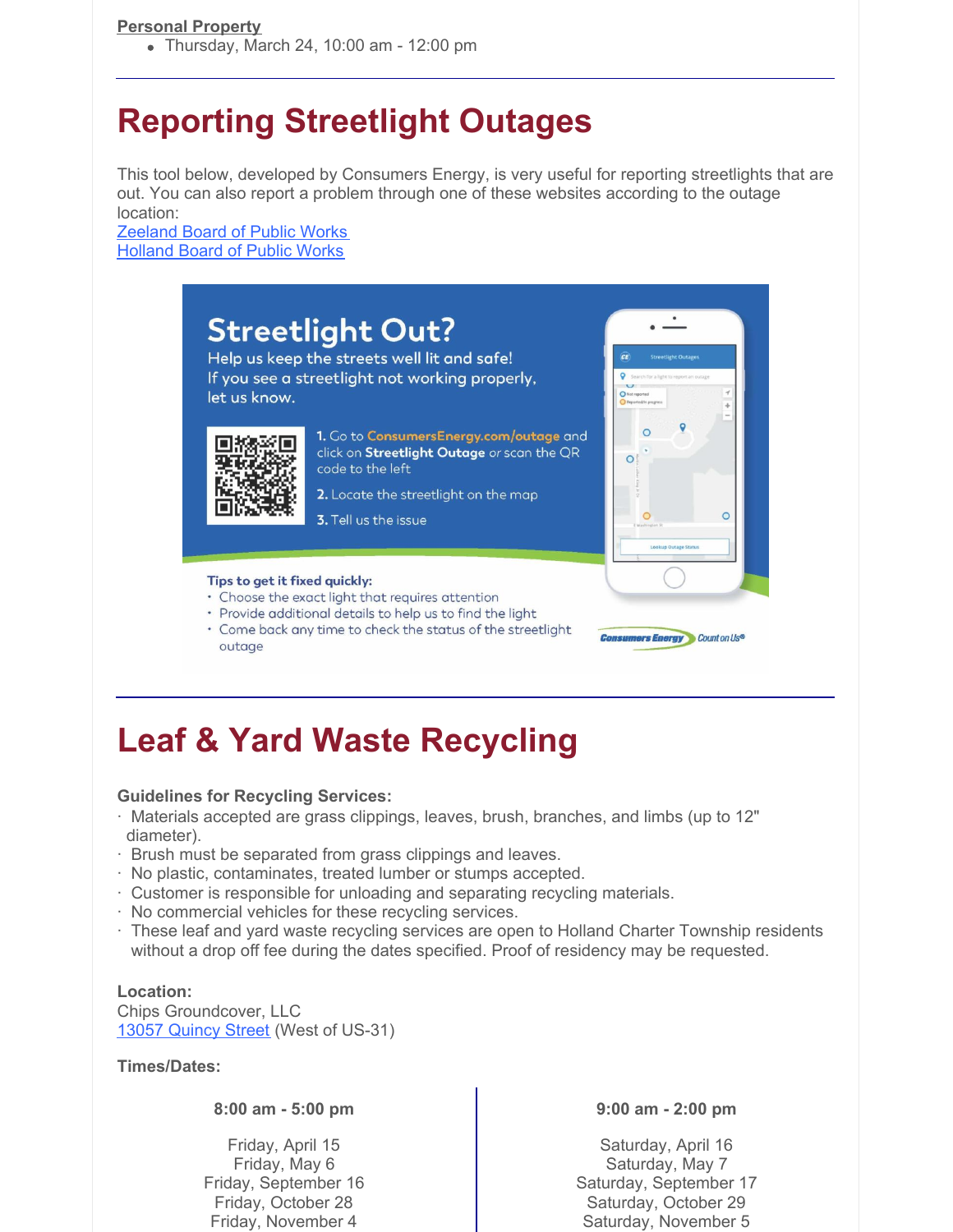Friday, November 11 Friday, November 18 Saturday, November 12 Saturday, November 19

## **Clean Up Days**

Take your unwanted items to our Clean Up Days!

#### **April 16 | May 21 | June 18 | July 16 | September 17**

**Time:** 7:00 am - 12:00 pm

#### **Location:**

Black River Recycling 11531 Lakewood Boulevard, between 120th and 112th Avenues (first driveway east of Action Supply at 11560 Lakewood Boulevard).

#### **Materials that will NOT be accepted:**

Paints, drain oils, solvents and other petroleum products, fuel tanks, sealed containers. Household garbage, loose roofing materials (must be boxed or bagged), boats larger than 12 feet long.

Lawn and yard waste, branches, and tree stumps will not be accepted.

#### **Accepted Materials for Disposal:**

Furniture, appliances, batteries, automobile tires (limit of 4 per household). Electronic equipment including computers, printers, TV's, monitors, audio equipment and electronic power tools.

#### **Accepted Materials for Recycling:**

Household recyclables: paper, plastics, tin cans, etc. Find information on the disposal of hazardous waste on Ottawa County's Environmental Health website.

Proof of residency is required. The Township reserves the right to refuse any items that are deemed too large or too difficult to handle.

### **Special Election on Tuesday, May 3**

The first election scheduled in 2022 is the School / Special Election on **Tuesday, May 3**.

#### **Register to Vote**

You can register to vote at the [Clerk's](https://goo.gl/maps/LqMSWR744RVLjm6q7) office, [County](https://goo.gl/maps/DgebwtzqeNRCXfS7A) Clerk's office, or [Secretary](https://services2.sos.state.mi.us/servicelocator/) of State branch office, or [online](https://mvic.sos.state.mi.us/RegisterVoter/Index) at the SoS through April 18. **After April 18, you must register in person at the local Clerk's office in order to vote.**

- Register to vote in person at a Secretary of State branch office, a designated voter registration agency, the voter's county, city, or township clerk's office, or by mail no later than the 15th day prior to the election.
- Register to vote during the 14 days prior to the election, including on Election Day, by applying in person at his or her city or township clerk's office.
- Voters who register to vote in person with their city or township clerk during the 14 days prior to the election, including on Election Day, **must show proof of residency.**



#### **Absentee Ballots**

A voter who wishes to receive an absentee ballot must request it *in writing* from the clerk;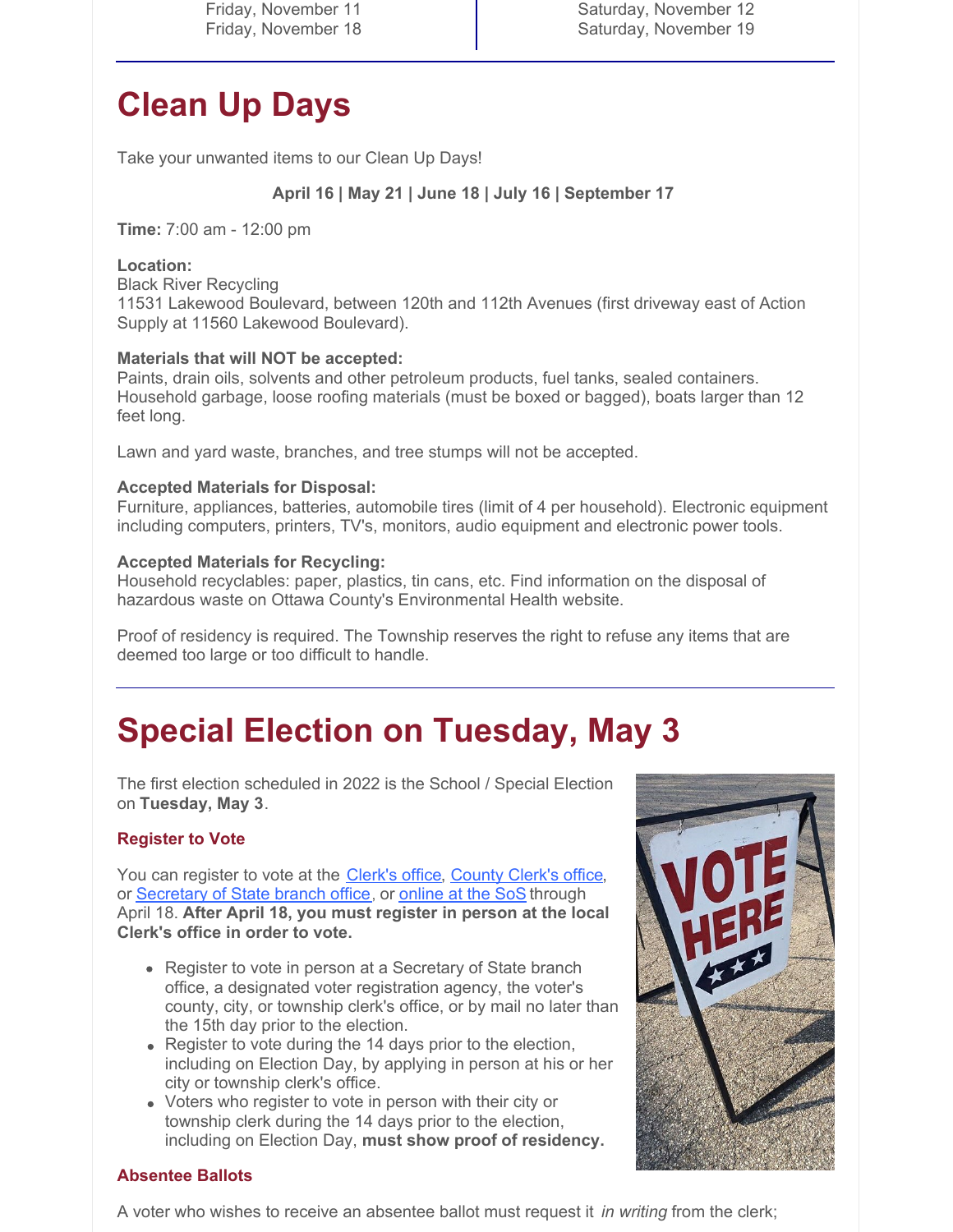absentee ballots may not be delivered as a result of an oral request made in person or over the phone. However, an absentee ballot *application form* may be provided as a result of an oral request.

The written request may be on a form supplied by the clerk, Secretary of State, or any government or non-government organization, on a letter or postcard, or on the online AV request tool at [Michigan.Gov/Vote](https://mvic.sos.state.mi.us/). Any written request that includes the applicant's name and signature must be accepted. Applications for absent voter ballots may be received by hand, via postal mail, fax, email, or online, as long as the voter's signature is visible.

#### **Clerk's Office Saturday Hours**

The Clerk's office will also be open **7:00 am - 3:00 pm on Saturday, April 30** to accept Absentee Voter Ballot requests. If you request a ballot during that time, you must vote the ballot in the office.

#### **Absentee Ballot Deadlines**

The last day an absentee ballot may be mailed to you is **Friday, April 29**. You may request an absentee ballot **until 4:00 p.m. on Monday, May 2**, however, you must vote the ballot in the office. All absentee ballots must be returned by 8:00 p.m. on election day in order to count.

If you have any questions, please call the Clerk's office at (616) 396-2345 #7.

### **Parks Department Seasonal Opportunities**



The Holland Township Parks Department is hiring seasonal staff for the upcoming 2022 spring and summer season. We are looking for hardworking and responsible individuals that want to work outside. Job duties include general parks maintenance and labor, athletic field maintenance and prep, light janitorial duties and more. We have a variety of positions available for the upcoming season. Hours are typically Monday through Friday; 7:00am to 3:30pm with the opportunity for some weekend work and evening hours as well. Pay will be based on experience, starting at \$12.75 an hour. In order to apply, individuals must have a good driving record and be willing to submit to a background check.

If you have any questions or would like to apply, please e-mail a completed job application to Dan Zwick (Parks Supervisor) at danzhct@gmail.com.

Click here for [Employment](https://hct.holland.mi.us/images/stories/hollandcharter/Forms/application for employment part-time.pdf) Application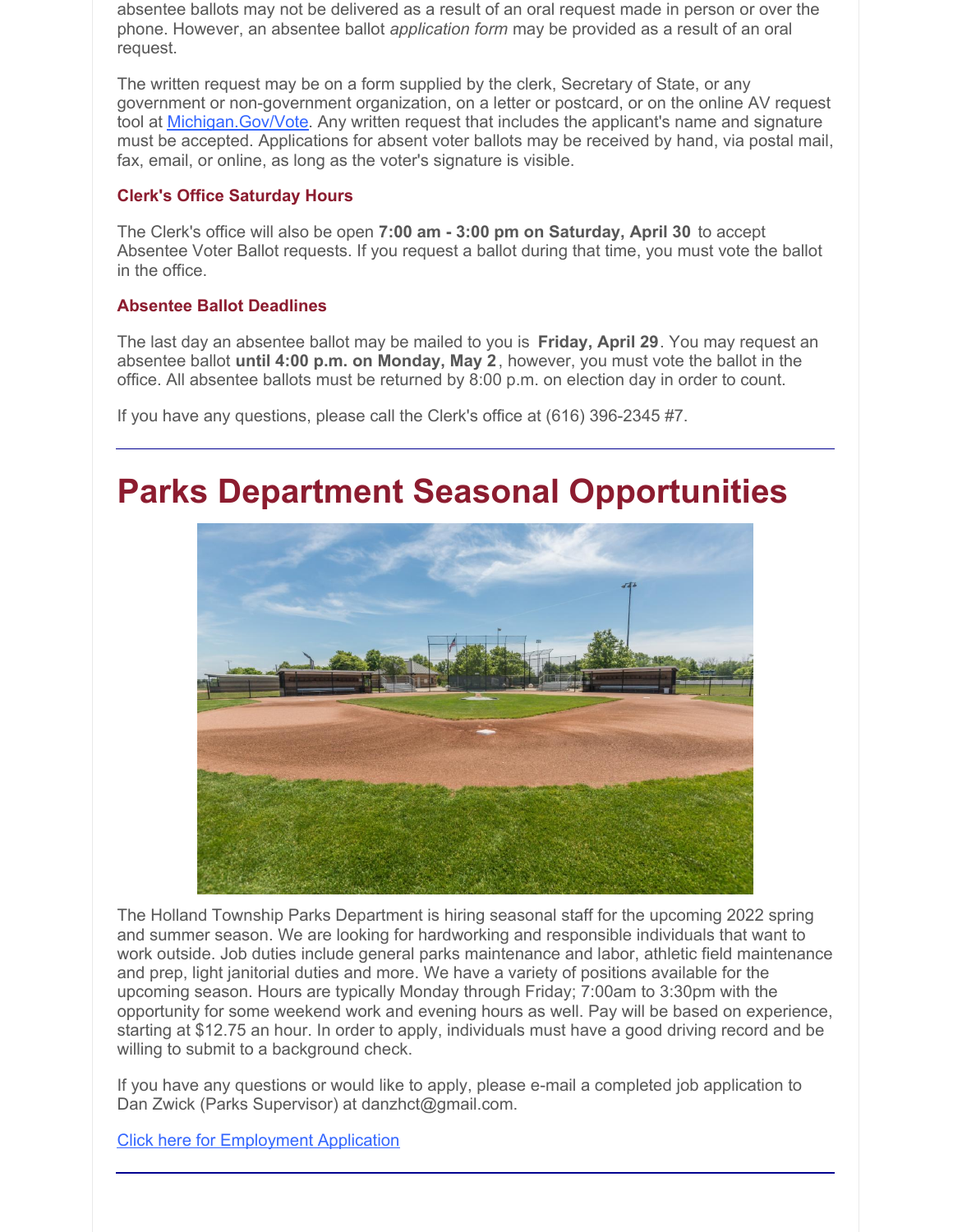### **Frequent Ordinance & Code Violations**

The Township's Code [Enforcement](https://www.hct.holland.mi.us/departments/community-development/code-enforcement) webpage now lists the most frequent ordinance and code enforcement violations right on the page. The page includes the ordinance for such things as parking, inoperable vehicles, landscaping and more. If you have any questions or concerns, please contact Code Enforcement at (616) 395-0151.

### **Burn Permits**

Open burning permits are issued between September - April. Please note: open burning is not allowed throughout the months of May through August. Please call Community Development for more information at (616) 395-0196.

### **Address Numbers**

For purposes of emergency response and the efficient delivery of packages, residents are reminded that all buildings are required to maintain legible address numbers with a height no less than 4 inches in a position that is visible from the street.

### *Community News*

### **Herrick District Library**

Native Spanish-speaking students who need a boost at school may sign up for a one-on-one tutoring session at Herrick District Library's North Branch with a teen volunteer who is fluent in both Spanish and English. Registration is required and opens two weeks before each session. Time slots are available 3:30 - 5:30 p.m. Mondays.

For details and to sign-up, visit [herrickdl.org/events](https://herrickdl.bibliocommons.com/events/search/index).

### **Report Potholes**

The Ottawa County Road Commission is responsible for maintaining the roads. With the Spring weather upon us, you may fill out this **[online](http://www.ottawacorc.com/contact/service-requests/) form** to let them know about a pothole that needs to be fixed.

# **Daylight Savings Time**

Remember to set your clocks forward one hour on **Sunday, March 13** for Daylight Savings Time.